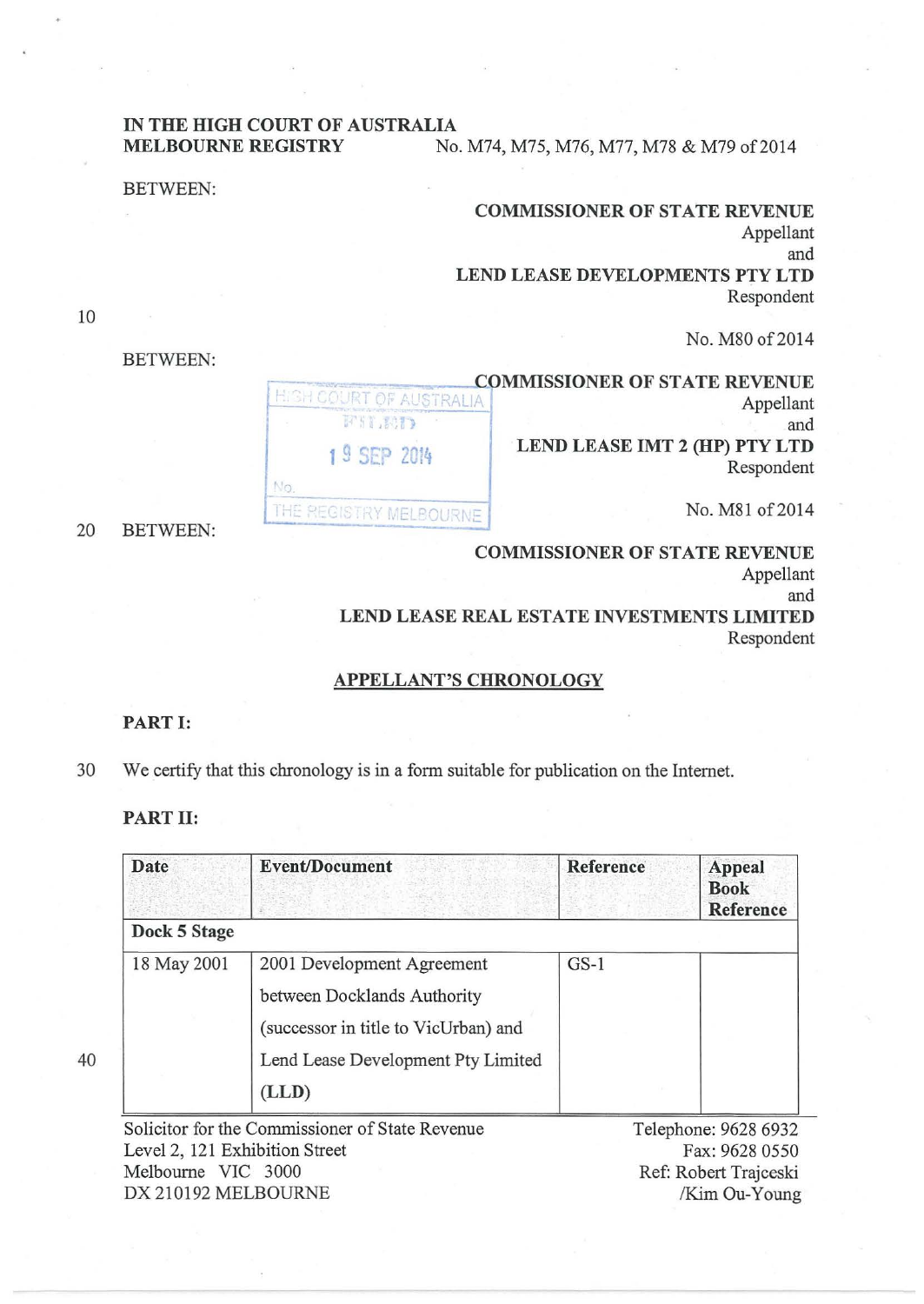| <b>Date</b>              | <b>Event/Document</b>                  | Reference        | <b>Appeal</b><br><b>Book</b> |
|--------------------------|----------------------------------------|------------------|------------------------------|
| $\overline{2}1$ Jul 2004 | Dock 5 Land Sale Contract between      | $GS-6$           | <b>Reference</b>             |
|                          | VicUrban and LLD                       |                  |                              |
|                          | Registrable Agreement (General         | Agreed Facts [3] |                              |
|                          | Obligations) in the form of Schedule J |                  |                              |
|                          | to the 2001 Development Agreement      |                  |                              |
|                          | registered on title                    |                  |                              |
| 20 Sep 2005              | Second Deed of Variation of            | $GS-7$           |                              |
|                          | Development Agreement between          |                  |                              |
|                          | VicUrban and LLD                       |                  |                              |
| 17 Oct 2006              | Dock 5 Transfer of Land                | Agreed Facts [1] |                              |
| 9 Nov 2006               | Dock 5 Valuation                       | $GS-8$           |                              |
| 15 Nov 2006              | Dock 5 Transfer of Land registered on  | Agreed Facts [2] |                              |
|                          | title                                  |                  |                              |
| 1 May 2007               | Dock 5 First Assessment                | $GS-9$           |                              |
| 29 Jun 2007              | Dock 5 First Objection                 | $GS-10$          |                              |
| 10 Jul 2007              | Further and better particulars of      | $GS-11$          |                              |
|                          | Objection                              |                  |                              |
| 13 May 2008              | Dock 5 First Reassessment and First    | $GS-12$          |                              |
|                          | Notice of Determination                |                  |                              |
| 22 May 2009              | Dock 5 Second Reassessment             | GS-17            |                              |
| 20 Jul 2009              | Dock 5 Second Objection                | $GS-18$          |                              |
| 9 Sep 2009               | Dock 5 Second Notice of                | $GS-19$          |                              |
|                          | Determination                          |                  |                              |
| <b>Mosaic Stage</b>      |                                        |                  |                              |
| 22 Jun 2006              | 2006 Development Agreement             | $GS-2$           |                              |
|                          | between VicUrban, LLD and Lend         |                  |                              |
|                          | Lease Corporation Limited (LLC),       |                  |                              |
|                          | taking effect from 1 July 2005         |                  |                              |
| 4 Apr 2007               | Mosaic Land Sale Contract between      | GS-21;           |                              |
|                          | VicUrban and LLD                       | Agreed Facts [2] |                              |
|                          |                                        |                  |                              |

 $\bar{a}$ 

l,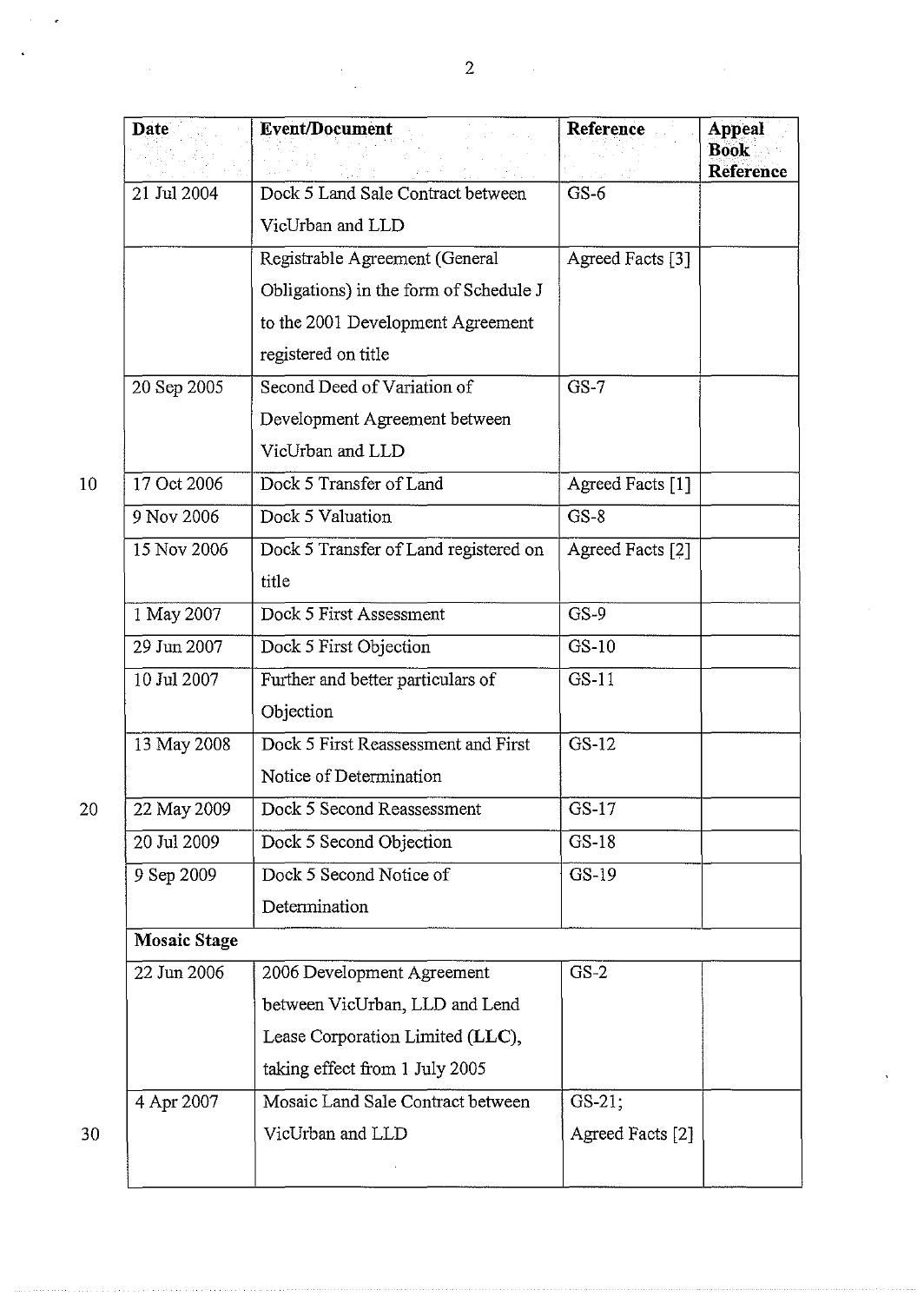|                 | Date        | Event/Document                         | Reference        | <b>Appeal</b><br><b>Book</b><br><b>Reference</b> |
|-----------------|-------------|----------------------------------------|------------------|--------------------------------------------------|
|                 |             | Mosaic Land Transfer registered on     |                  |                                                  |
|                 |             | title                                  |                  |                                                  |
|                 |             | Registrable Agreement (General         | Agreed Facts [3] |                                                  |
|                 |             | Obligations) in the form of Schedule J |                  |                                                  |
|                 |             | to the 2001 Development Agreement      |                  |                                                  |
|                 |             | registered on title                    |                  |                                                  |
|                 | 2 Jul 2007  | Mosaic Transfer of Land                | Agreed Facts [1] |                                                  |
|                 | 10 Jul 2007 | Mosaic Valuation                       | $GS-22$          |                                                  |
|                 | 15 Apr 2008 | Mosaic Assessment                      | GS-23            |                                                  |
| 10 <sup>°</sup> | 13 Jun 2008 | Mosaic Objection                       | GS-24            |                                                  |
|                 | 17 Oct 2008 | Mosaic Notice of Determination         | $GS-25$          |                                                  |
|                 | C3/C4 Stage |                                        |                  |                                                  |
|                 | 22 Jun 2006 | 2006 Development Agreement             | $GS-2$           |                                                  |
|                 |             | between VicUrban, LLD and Lend         |                  |                                                  |
|                 |             | Lease Corporation Limited (LLC),       |                  |                                                  |
|                 |             | taking effect from 1 July 2005         |                  |                                                  |
|                 | 24 Oct 2006 | <b>Construction Licence Agreement</b>  | GS-30            |                                                  |
|                 |             | between VicUrban and LLD               |                  |                                                  |
|                 | 20 Dec 2007 | C3/C4 Land Sale Contract between       | GS-27            |                                                  |
| 20              |             | VicUrban and LLD                       |                  |                                                  |
|                 |             | Registrable Agreement (General         | Agreed Facts [3] |                                                  |
|                 |             | Obligations) in the form of Schedule J |                  |                                                  |
|                 |             | to the 2001 Development Agreement      |                  |                                                  |
|                 |             | registered on title                    |                  |                                                  |
|                 | 25 Jul 2008 | C3/C4 Instrument of Transfer           | Agreed Facts [1] |                                                  |
|                 | 17 Oct 2008 | C3/C4 Valuation                        | GS-28            |                                                  |
|                 | 3 Nov 2008  | C3/C4 Transfer of Land registered on   | Agreed Facts [2] |                                                  |
|                 |             | title                                  |                  |                                                  |
|                 | 5 May 2009  | C3/C4 Assessment                       | GS-31            |                                                  |
| 30              | 3 Jul 2009  | C3/C4 Objection                        | GS-32            |                                                  |
|                 | 4 Sep 2009  | C3/C4 Notice of Determination          | GS-33            |                                                  |

 $\ddot{\phantom{0}}$ 

 $\hat{\mathcal{A}}$ 

l.

 $\hat{\mathcal{A}}$ 

 $\hat{\mathbf{v}}$ 

 $\bar{\psi}$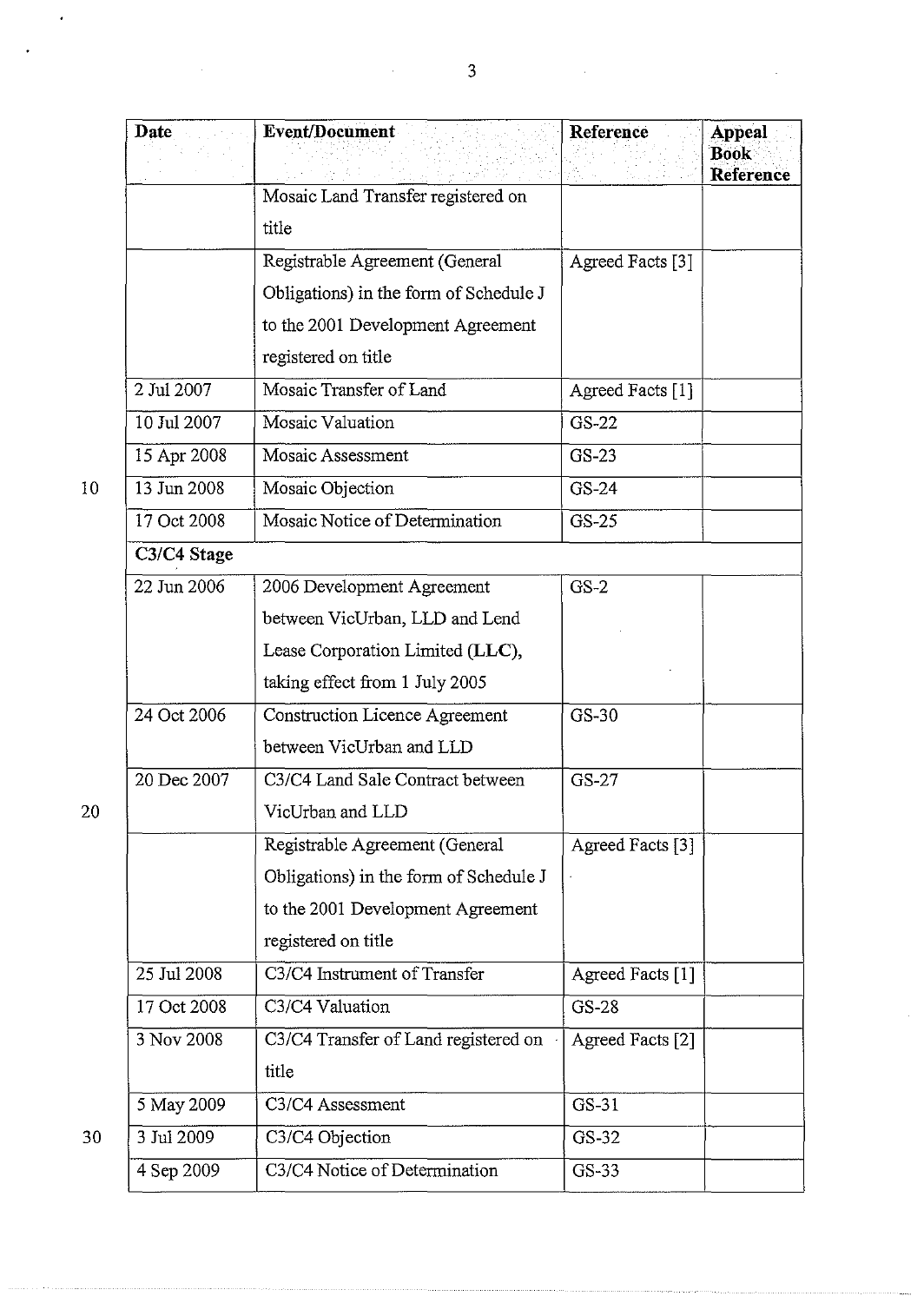|    | <b>Date</b>   | <b>Event/Document</b>                  | Reference        | <b>Appeal</b><br><b>Book</b><br><b>Reference</b> |  |
|----|---------------|----------------------------------------|------------------|--------------------------------------------------|--|
|    |               | <b>C10 Montage Stage</b>               |                  |                                                  |  |
|    | 22 Jun 2006   | 2006 Development Agreement             | $GS-2$           |                                                  |  |
|    |               | between VicUrban, LLD and Lend         |                  |                                                  |  |
|    |               | Lease Corporation Limited (LLC),       |                  |                                                  |  |
|    |               | taking effect from 1 July 2005         |                  |                                                  |  |
|    | 17 Apr 2008   | C10 Montage Land Sale Contract         | GS-35            |                                                  |  |
|    |               | between VicUrban and LLD;              | Agreed Facts [1] |                                                  |  |
|    |               | C10 Montage Transfer of Land           |                  |                                                  |  |
|    |               | Registrable Agreement (General         | Agreed Facts [3] |                                                  |  |
| 10 |               | Obligations) in the form of Schedule J |                  |                                                  |  |
|    |               | to the 2001 Development Agreement      |                  |                                                  |  |
|    |               | registered on title                    |                  |                                                  |  |
|    | 9 May 2008    | C10 Montage Valuation                  | GS-36            |                                                  |  |
|    | 13 Jun 2008   | C10 Montage Transfer of Land           | Agreed Facts [2] |                                                  |  |
|    |               | registered on title                    |                  |                                                  |  |
|    | 23 Apr 2009   | C10 Montage Assessment                 | GS-37            |                                                  |  |
|    | 1 May 2009    | C10 Montage Reassessment               | GS-38            |                                                  |  |
|    | 21 May 2009   | C10 Montage Varied Reassessment        | GS-39            |                                                  |  |
|    | 26 Jun 2009   | C10 Montage Objection                  | GS-40            |                                                  |  |
| 20 | 31 Aug 2009   | C10 Montage Notice of Determination    | GS-41            |                                                  |  |
|    | C9 Myer Stage |                                        |                  |                                                  |  |
|    | 22 Jun 2006   | 2006 Development Agreement             | $GS-2$           |                                                  |  |
|    |               | between VicUrban, LLD and Lend         |                  |                                                  |  |
|    |               | Lease Corporation Limited (LLC),       |                  |                                                  |  |
|    |               | taking effect from 1 July 2005         |                  |                                                  |  |
|    | 22 Dec 2007   | Development Agreement between          | GS-43            |                                                  |  |
|    |               | LLD and Lend Lease Real Estate         |                  |                                                  |  |
|    |               | Investments Ltd (LLREI)                |                  |                                                  |  |
|    | 7 May 2008    | C9 Myer Land Sale Contract between     | GS-45            |                                                  |  |
|    |               | VicUrban and LLREI                     |                  |                                                  |  |
| 30 |               |                                        |                  |                                                  |  |

 $\overline{a}$ 

 $\cdot$ 

 $\ddot{\phantom{a}}$ 

30

J.

 $\ddot{\phantom{a}}$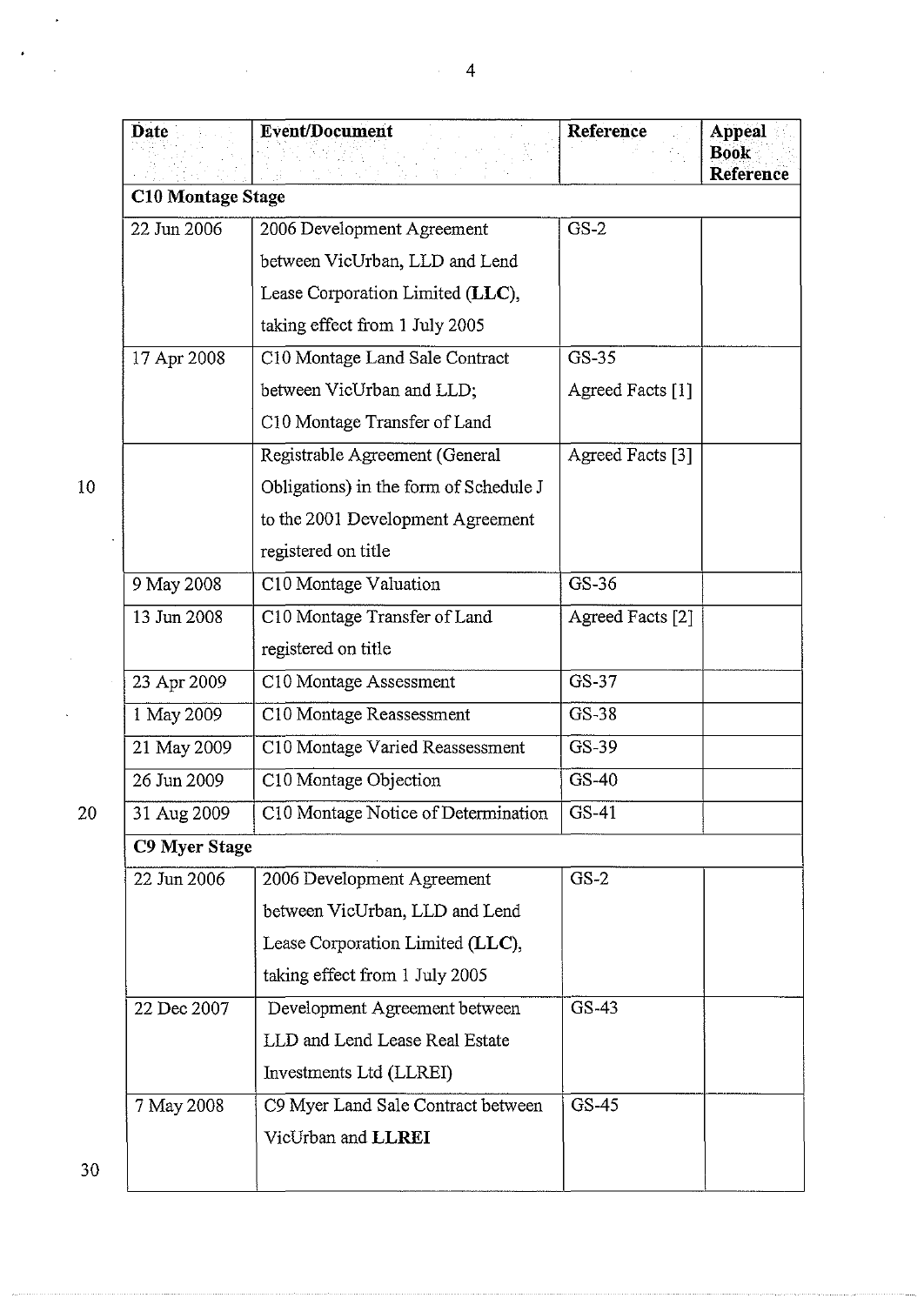| Date             | <b>Event/Document</b>                  | Reference        | Appeal<br><b>Book</b><br><b>Reference</b> |  |  |
|------------------|----------------------------------------|------------------|-------------------------------------------|--|--|
|                  | Registrable Agreement (General         | Agreed Facts [3] |                                           |  |  |
|                  | Obligations) in the form of Schedule J |                  |                                           |  |  |
|                  | to the 2001 Development Agreement      |                  |                                           |  |  |
|                  | registered on title                    |                  |                                           |  |  |
| 7 May 2008       | C9 Myer Stage Deed between             | GS-46            |                                           |  |  |
|                  | VicUrban, LLD and LLC;                 | Agreed Facts [1] |                                           |  |  |
|                  | C9 Transfer of Land                    |                  |                                           |  |  |
| 20 Jun 2008      | C9 Myer Valuation                      | GS-47            |                                           |  |  |
| 26 Jun 2008      | C9 Myer Transfer of Land registered    | Agreed Facts [2] |                                           |  |  |
| 10 <sup>1</sup>  | on title                               |                  |                                           |  |  |
| 21 Jan 2009      | C9 Myer Assessment                     | GS-48            |                                           |  |  |
| 20 Mar 2009      | C9 Objection                           | GS-49            |                                           |  |  |
| 28 Aug 2009      | C9 Notice of Determination             | $GS-50$          |                                           |  |  |
|                  | V4 MKWH Stage                          |                  |                                           |  |  |
| 22 Jun 2006      | 2006 Development Agreement             | $GS-2$           |                                           |  |  |
|                  | between VicUrban, LLD and Lend         |                  |                                           |  |  |
|                  | Lease Corporation Limited (LLC),       |                  |                                           |  |  |
|                  | taking effect from 1 July 2005         |                  |                                           |  |  |
| 14 Jul 2008      | V4 MKWH Stage Land Deed between        | GS-53            |                                           |  |  |
| 20               | VicUrban, LLD and LLC                  |                  |                                           |  |  |
| 15 Jul 2008      | V4 MKWH Land Sale Contract             | $GS-52$          |                                           |  |  |
|                  | between VicUrban, LLD and              |                  |                                           |  |  |
|                  | Melbourne Affordable Housing;          | Agreed Facts [1] |                                           |  |  |
|                  | V4 MKWH Instrument of Transfer         |                  |                                           |  |  |
|                  | Registrable Agreement (General         | Agreed Facts [3] |                                           |  |  |
|                  | Obligations) in the form of Schedule J |                  |                                           |  |  |
|                  | to the 2001 Development Agreement      |                  |                                           |  |  |
|                  | registered on title                    |                  |                                           |  |  |
| 20 Aug 2008      | V4 MKWH Valuation                      | GS-54            |                                           |  |  |
| 30<br>9 Sep 2008 | V4 MKWH Transfer of Land               | Agreed Facts [2] |                                           |  |  |
|                  | registered on title                    |                  |                                           |  |  |

 $\hat{\boldsymbol{\cdot}$ 

l,

 $\ddot{\phantom{1}}$ 

J.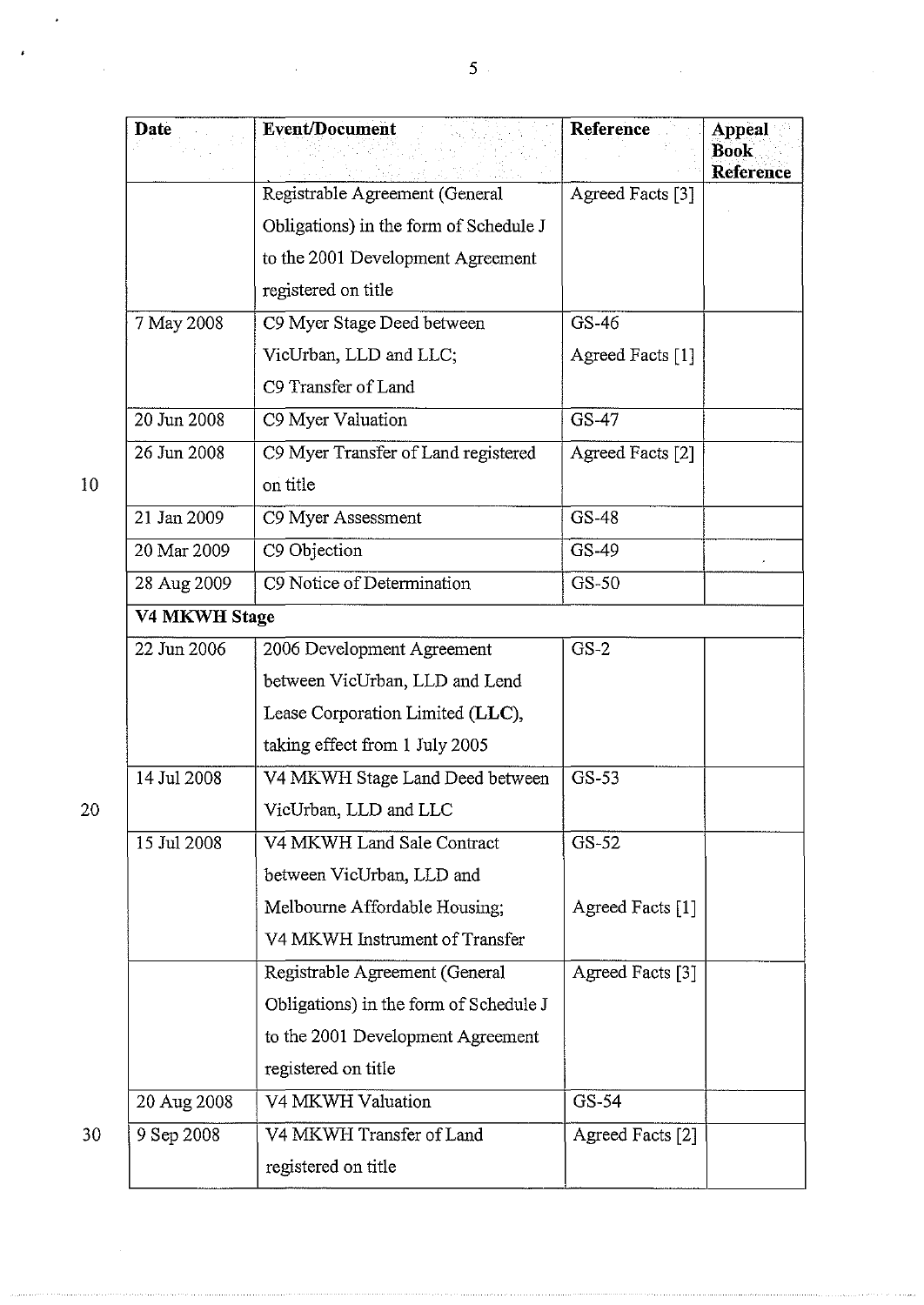| Date              | <b>Event/Document</b>                  | Reference        | <b>Appeal</b><br><b>Book</b> |
|-------------------|----------------------------------------|------------------|------------------------------|
| 25 Feb 2009       | V4 MKWH First Assessment               | GS-55            | Reference                    |
| 4 Mar 2009        | V4 MKWH Second Assessment              | GS-56            |                              |
| 1 May 2009        | V4 MKWH Objection                      | GS-57            |                              |
|                   |                                        | GS-58            |                              |
| 31 Aug 2009       | V4 MKWH Notice of Determination        |                  |                              |
| V5 Convesso Stage |                                        |                  |                              |
| 27 Nov 2008       | 2008 Development Agreement             | $GS-3$           |                              |
|                   | between VicUrban, LLD and LLC          |                  |                              |
| 24 Jun 2009       | V5 Convesso Heads of Agreement         | $CS-60$          |                              |
|                   | between VicUrban, LLD and Host-        |                  |                              |
| 10                | Plus Pty Limited (Host-Plus)           |                  |                              |
| 23 Jun 2010       | V5 Convesso Unitholders Agreement      | GS-61            |                              |
|                   | between LLD, Host-Plus and Lend        |                  |                              |
|                   | Lease IMT 2 (HP) Pty Ltd (LLIMT);      | $GS-62$          |                              |
|                   | Development Management Agreement       |                  |                              |
|                   | between LLD and LLIMT                  |                  |                              |
| 24 Jun 2010       | V5 Convesso Land Sale Contract         | $GS-63$          |                              |
|                   | between VicUrban and LLIMT;            |                  |                              |
|                   | V5 Convesso Transfer of Land           | Agreed Facts [1] |                              |
|                   | Registrable Agreement (General         | Agreed Facts [3] |                              |
| 20                | Obligations) in the form of Schedule J |                  |                              |
|                   | to the 2001 Development Agreement      |                  |                              |
|                   | registered on title                    |                  |                              |
| 24 Jun 2010       | V5 Convesso Stage Deed between         | GS-64            |                              |
|                   | VicUrban, LLD and LLC                  |                  |                              |
| 24 June 2010      | V5 Convesso Valuation                  | GS-65            |                              |
| 9 Aug 2010        | Notice of Assessment                   | GS-66            |                              |
| 10 Aug 2010       | V5 Convesso Transfer of Land           | Agreed Facts [2] |                              |
|                   | registered on title                    |                  |                              |
| 14 Dec 2010       | V5 Convesso Assessment                 | GS-67            |                              |
| 11 Feb 2011<br>30 | V5 Convesso Objection                  | GS-68            |                              |
| 13 May 2011       | V5 Convesso Notice of Determination    | GS-69            |                              |

 $\ddot{\phantom{1}}$ 

 $\bar{z}$ 

 $\bullet$ 

 $\mathcal{A}^{\mathcal{A}}$ 

 $\hat{\mathcal{A}}$ 

 $\overline{\phantom{a}}$ 

 $\mathcal{L}_{\mathcal{A}}$